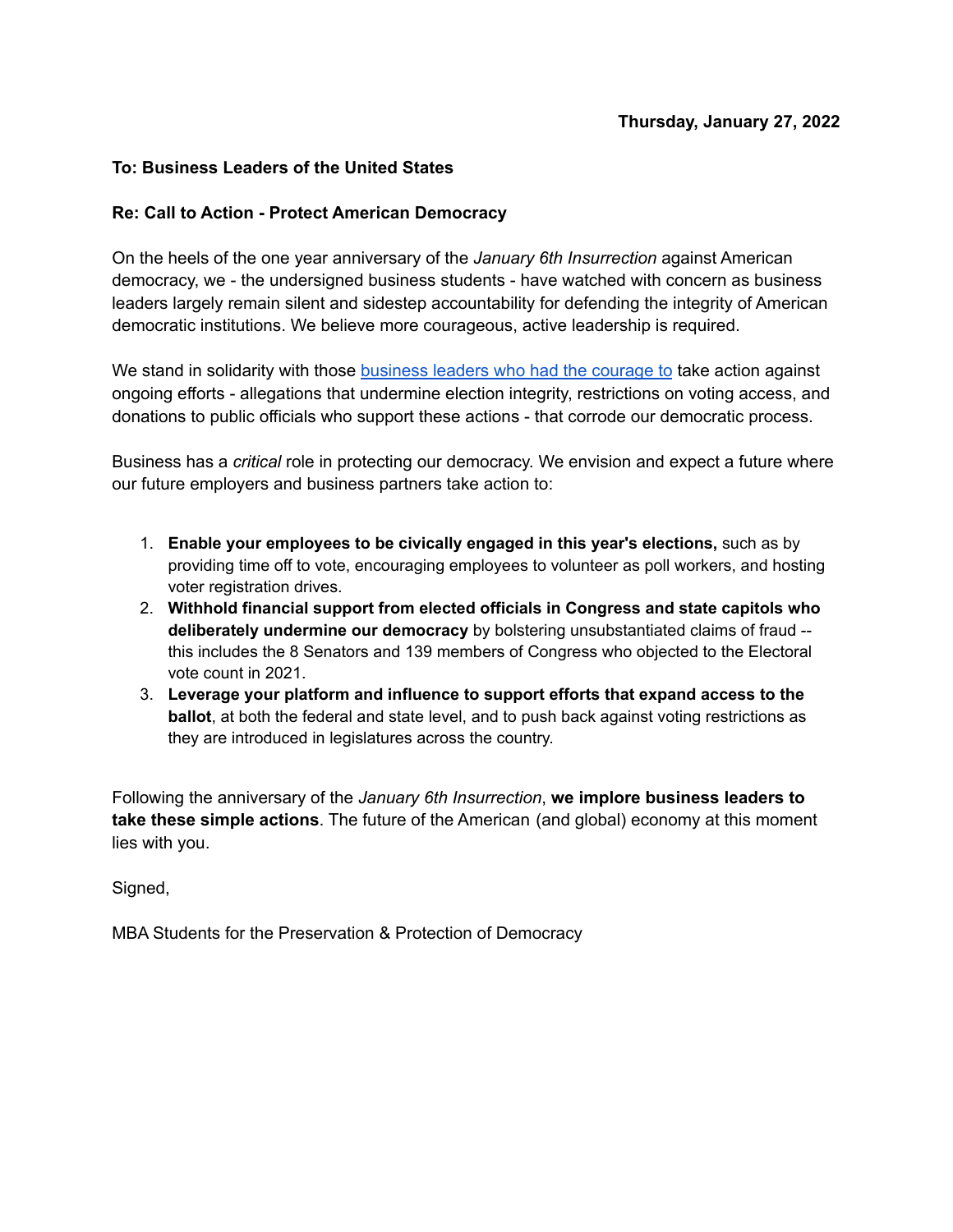Taylor Rose, University of Pennsylvania (Wharton), Class of 2022 Elena Bauer, Harvard Business School, Class of 2023 Matt Devine, Stanford Graduate School of Business, Class of 2022 Ryan Goss, Northwestern University (Kellogg), Class of 2023 Natasha Sakraney, University of Pennsylvania (Wharton), Class of 2022 Daniel Ensign, University of Pennsylvania (Wharton), Class of 2022 Sarah Kalish, Massachusetts Institute of Technology (Sloan), Class of 2023 David Velasquez, Harvard Business School, Class of 2023 Austin Boral, Harvard Business School, Class of 2023 Mariah Cushman, Harvard Business School, Class of 2023 Caroline Walton, Harvard Business School, Class of 2023 Emily Benz, Harvard Business School, Class of 2023 Kevin Sani, Harvard Business School, Class of 2022 Zach Komes, Harvard Business School, Class of 2022 Shelby Schrier, Harvard Business School, Class of 2022 Irfan Alam, Harvard Business School, Class of 2023 Lauren Thomas, Harvard Business School, Class of 2023 Vimal Vaderah, University of Pennsylvania (Wharton), Class of 2022 Raisul Chowdhury, Northwestern University (Kellogg), Class of 2023 Elizabeth Hope Allen, Northwestern University (Kellogg), Class of 2022 Simi Gupta, Northwestern University (Kellogg), Class of 2023 Deep Vaghela, Northwestern University (Kellogg), Class of 2024 Bradley Lai, Northwestern University (Kellogg), Class of 2023 Jeriel Acosta, Northwestern University (Kellogg), Class of 2023 Caroline Estill, Northwestern University (Kellogg), Class of 2023 Spencer Blair, Northwestern University (Kellogg), Class of 2023 Josh Wasserman, Northwestern University (Kellogg), Class of 2023 Lily O'Connell, University of Pennsylvania (Wharton), Class of 2022 Alejandra Trevino, Northwestern University (Kellogg), Class of 2023 Lakshmi Davey, University of Pennsylvania (Wharton), Class of 2022 Allison Newell, Northwestern University (Kellogg), Class of 2023 TJ Radigan, University of Pennsylvania (Wharton), Class of 2022 Asher Goldman, University of Pennsylvania (Wharton), Class of 2023 Vanessa Gottlieb, Northwestern University (Kellogg), Class of 2022 Jason Richter, University of Pennsylvania (Wharton), Class of 2023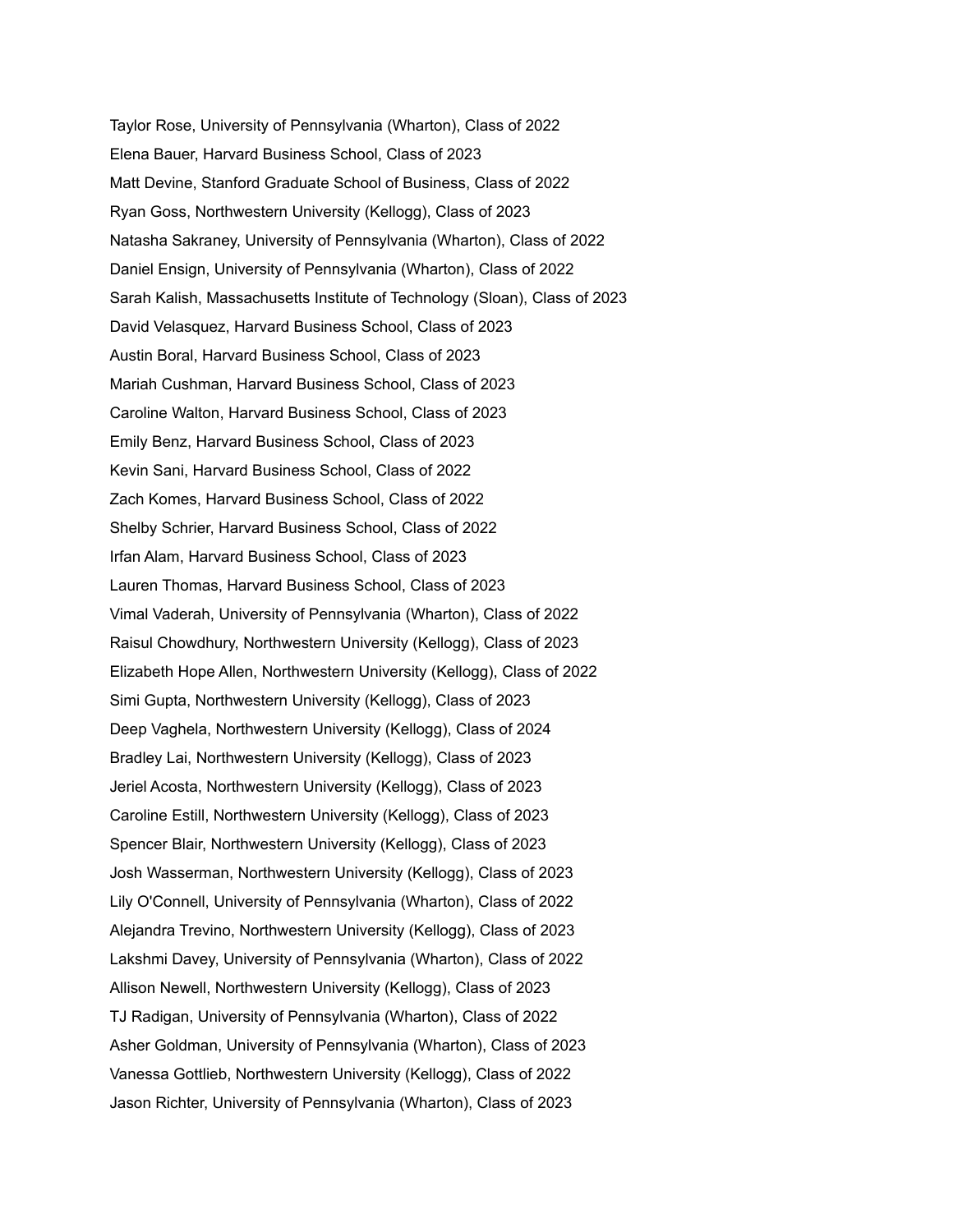Lindsey Albano, University of Pennsylvania (Wharton), Class of 2023 Amit Patankar, Harvard Business School, Class of 2023 Aanchal Ramani, University of Pennsylvania (Wharton), Class of 2022 Meagan Murphy, University of Pennsylvania (Wharton), Class of 2022 Noel Antonisse, Northwestern University (Kellogg), Class of 2023 Alexander L Glover, Northwestern University (Kellogg), Class of 2023 Jason Feng, Northwestern University (Kellogg), Class of 2022 Sam Kruse, Massachusetts Institute of Technology (Sloan), Class of 2023 William Evans, Northwestern University (Kellogg), Class of 2022 Danielle Suh, Harvard Business School, Class of 2024 Katie Waugh, Harvard Business School, Class of 2024 Brisa Ramirez, Northwestern University (Kellogg), Class of 2023 Katherine Richardson, Harvard Business School, Class of 2023 Emily Cetlin, Massachusetts Institute of Technology (Sloan), Class of 2022 Kristin Richards, Northwestern University (Kellogg), Class of 2022 Malcolm Leverett, University of Pennsylvania (Wharton), Class of 2022 Claudia Moreno, Massachusetts Institute of Technology (Sloan), Class of 2023 Samantha Little, Northwestern University (Kellogg), Class of 2022 Garrett Nastarin, Northwestern University (Kellogg), Class of 2023 Timothy Pusateri, Northwestern University (Kellogg), Class of 2023 Graham Palmer, University of Pennsylvania (Wharton), Class of 2022 Janu Sonthi, Northwestern University (Kellogg), Class of 2023 Christian Anthony, University of Pennsylvania (Wharton), Class of 2023 Joseph Rau, University of Pennsylvania (Wharton), Class of 2023 Kate Kearns, University of Pennsylvania (Wharton), Class of Winter 2021 Jess Pedersen, Massachusetts Institute of Technology (Sloan), Class of 2022 Sarah Turpi , University of Pennsylvania (Wharton), Class of 2022 Alexander Bernhart, University of Pennsylvania (Wharton), Class of 2022 Serene Darwish, University of Pennsylvania (Wharton), Class of 2022 Collin Wright, University of Pennsylvania (Wharton), Class of 2022 Elizabeth Knarr, University of Pennsylvania (Wharton), Class of 2022 Kristopher Harvey, University of Pennsylvania (Wharton), Class of 2022 Nevin Kulangara, University of Pennsylvania (Wharton), Class of 2022 Javier Gonzalez, University of Pennsylvania (Wharton), Class of 2022 Maggie Selvin, University of Pennsylvania (Wharton), Class of 2022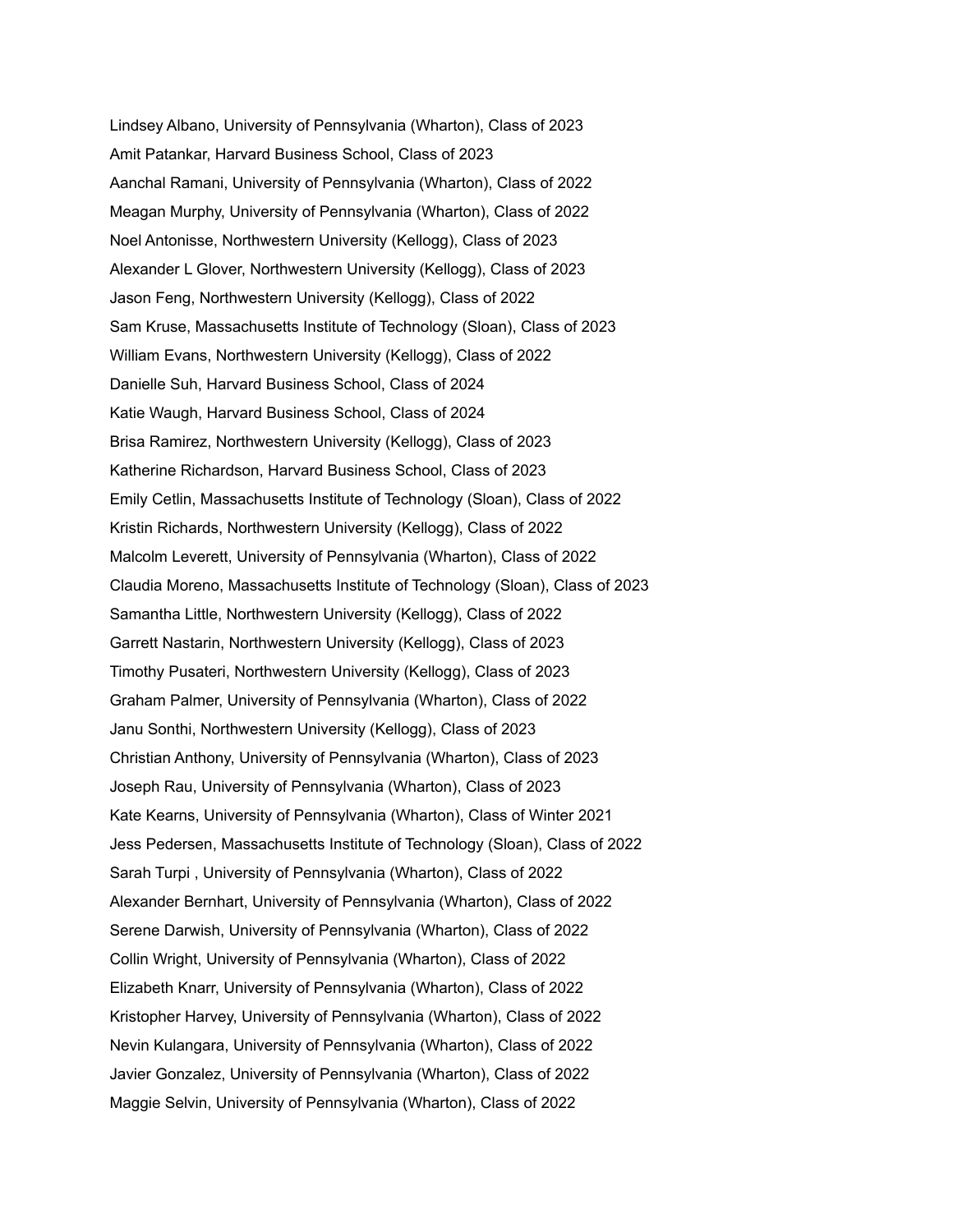Allison Rose , University of Pennsylvania (Wharton), Class of 2022 Thomas Masters, University of Pennsylvania (Wharton), Class of 2022 Carter Stephens, University of Pennsylvania (Wharton), Class of 2022 Scott Mason, Northwestern University (Kellogg), Class of 2022 Naya Frazier, University of Pennsylvania (Wharton), Class of 2022 Christina Wang, University of Pennsylvania (Wharton), Class of 2022 Taylor Valentine, University of Pennsylvania (Wharton), Class of 2022 Emma L. Mayberry, Northwestern University (Kellogg), Class of 2022 Isabel Friedman, University of Pennsylvania (Wharton), Class of 2022 Kate Froehlich, Northwestern University (Kellogg), Class of 2022 Amy Eginton, Harvard Business School, Class of 2023 Ya-Ting Lee, Northwestern University (Kellogg), Class of 2023 Garrett Nauschutz, Northwestern University (Kellogg), Class of 2022 Abby Armstrong, University of Pennsylvania (Wharton), Class of 2022 Marc-Antoine Grondin, University of Pennsylvania (Wharton), Class of 2022 Quique Lores, Stanford Graduate School of Business, Class of 2022 Rebecca Jacobson, Stanford Graduate School of Business, Class of 2022 Marisa, Stanford Graduate School of Business, Class of 2022 Catherine Donahoe , Stanford Graduate School of Business, Class of 2022 Nabil Mansouri, Stanford Graduate School of Business, Class of 2021 Thomas Rosenkranz, Stanford Graduate School of Business, Class of 2022 Benjamin Collins, Stanford Graduate School of Business, Class of 2023 Dakotah Rice, Harvard Business School, Class of 2023 Lucas Levine, Stanford Graduate School of Business, Class of 2022 Adriann Dolphin, Harvard Business School, Class of 2023 Eric Kotin, Stanford Graduate School of Business, Class of 2022 Nancy Song, Stanford Graduate School of Business, Class of 2022 Jonathan Wilkins, Stanford Graduate School of Business, Class of 2023 Hayley Jones, Stanford Graduate School of Business, Class of 2023 Mackenzie Findlay, Stanford Graduate School of Business, Class of 2022 Karthik Sajikumar, Harvard Business School, Class of 2023 Greg Barrow, Stanford Graduate School of Business, Class of 2023 Alwin Hui, Stanford Graduate School of Business, Class of 2022 Eric Mattson, Stanford Graduate School of Business, Class of 2022 Conor O'Meara, Stanford Graduate School of Business, Class of 2022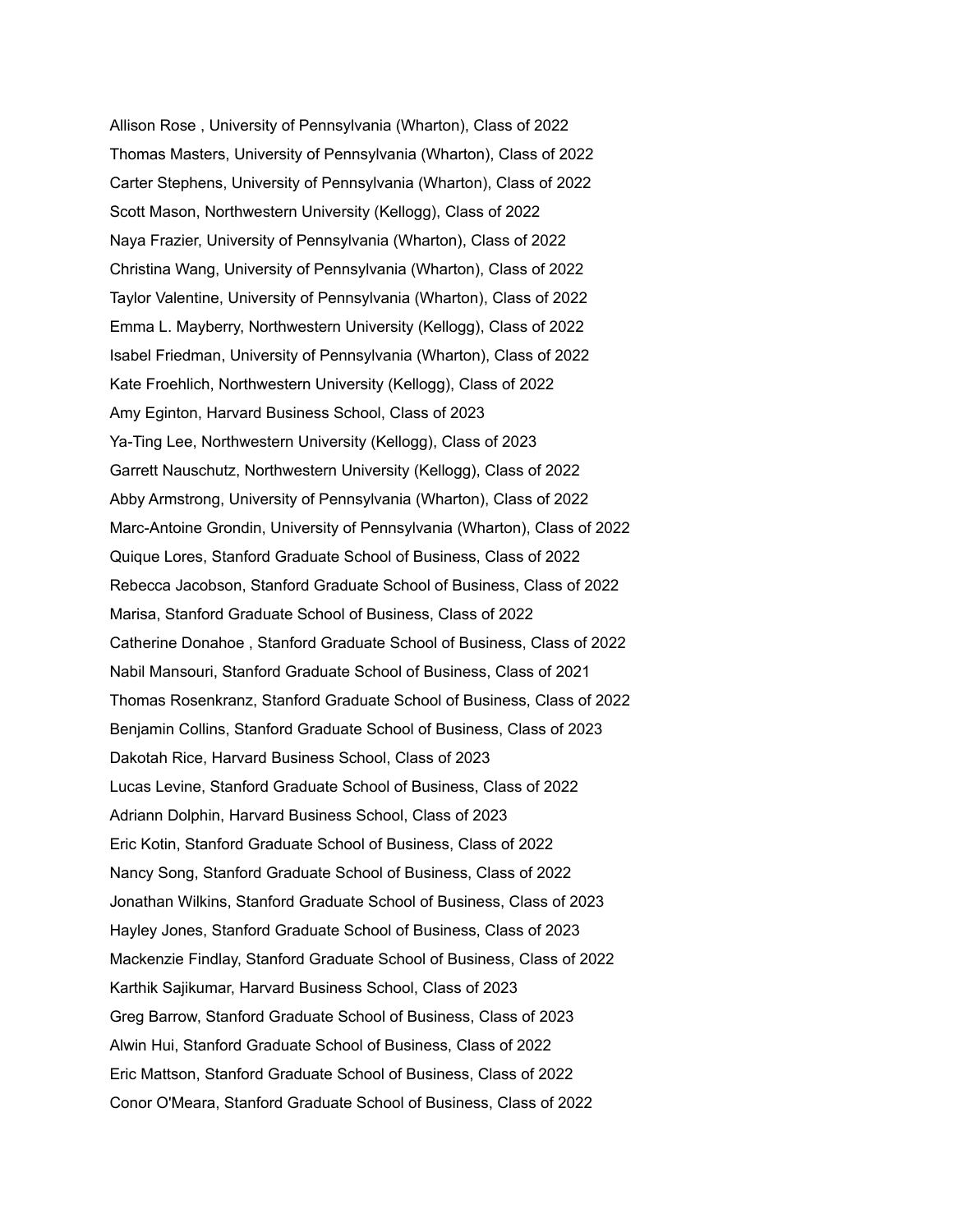Drake Pooley, Stanford Graduate School of Business, Class of 2022 Katherine Lee, Stanford Graduate School of Business, Class of 2023 Cooper Wetherbee, Stanford Graduate School of Business, Class of 2023 Delfina Mattern, University of Pennsylvania (Wharton), Class of 2023 Jeff Butler, Stanford Graduate School of Business, Class of 2023 Caleb Stenholm, Stanford Graduate School of Business, Class of 2022 Cory Waltrip, Stanford Graduate School of Business, Class of 2023 Andrew Lee, University of Pennsylvania (Wharton), Class of 2022 Robert Nelson, University of Washington Foster School of Business, Class of 2018 Tanatsa Kamhunga, University of Pennsylvania (Wharton), Class of 2023 Georgina Coleman, University of Pennsylvania (Wharton), Class of 2023 Justin Ziegler, Stanford Graduate School of Business, Class of 2023 Dimitri Zaninovich, Stanford Graduate School of Business, Class of 2022 William Declan Schuller, Stanford Graduate School of Business, Class of 2023 Michelle Xie, Stanford Graduate School of Business, Class of 2022 Jordan Byers, Stanford Graduate School of Business, Class of 2023 Katelyn Wheeldon , University of Pennsylvania (Wharton), Class of 2023 Saloni Gupta, Stanford Graduate School of Business, Class of 2023 Ruchita Gupta, Stanford Graduate School of Business, Class of 2022 Adin Lykken, Harvard Business School, Class of 2022 Vishoka Bala, University of Pennsylvania (Wharton), Class of 2023 Julian Atehortua, Stanford Graduate School of Business, Class of 2022 Luke Ren, Stanford Graduate School of Business, Class of 2023 Kelsey Hayes, University of Pennsylvania (Wharton), Class of 2023 Mariama Mallah, Stanford Graduate School of Business, Class of 2023 Melissa Zhang , Stanford Graduate School of Business, Class of 2022 Vashnav Pandey, University of Pennsylvania (Wharton), Class of 2023 Hope Yao, University of Pennsylvania (Wharton), Class of 2023 Samir Gupta, University of Pennsylvania (Wharton), Class of 2023 Rafi Sands, Stanford Graduate School of Business, Class of 2023 Michael Yules, Stanford Graduate School of Business, Class of 2022 Krishna Bharathala, Stanford Graduate School of Business, Class of 2023 Dylan Daniels, Stanford Graduate School of Business, Class of 2023 Julianne Brands, Stanford Graduate School of Business, Class of 2022 Matthew Molloy, Stanford Graduate School of Business, Class of 2023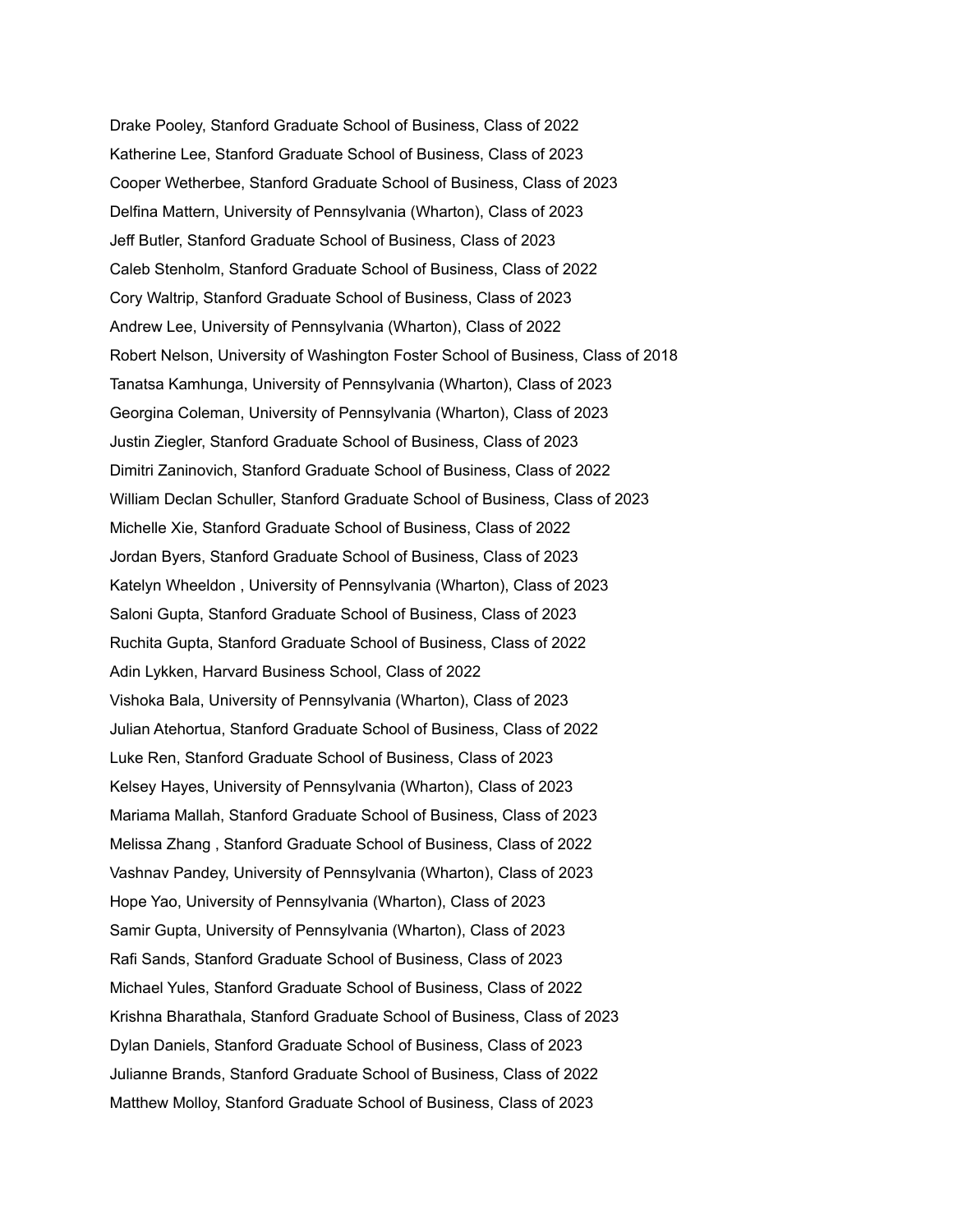Kevin Ho, Stanford Graduate School of Business, Class of 2022 Claire Yun, Stanford Graduate School of Business, Class of 2023 Abhi Satyavarapu, Stanford Graduate School of Business, Class of 2023 John Garner, University of Pennsylvania (Wharton), Class of 2022 Casey Hartless, Stanford Graduate School of Business, Class of 2023 Sophie Hasson, Stanford Graduate School of Business, Class of 2023 Gibson Farone-Collins, University of Pennsylvania (Wharton), Class of 2022 Joslyn Fox, Stanford Graduate School of Business, Class of 2022 Manasi Paraswar, University of Pennsylvania (Wharton), Class of 2023 Elsa Mou, University of Pennsylvania (Wharton), Class of 2022 Felipe Freitas, Stanford Graduate School of Business, Class of 2021 Savannah Rush , Harvard Business School, Class of 2023 LINGHAN ZHANG, Stanford Graduate School of Business, Class of 2021 Hillary Do, Stanford Graduate School of Business, Class of 2022 Jordan Lockwood, Columbia Business School, Class of 2022 Andrew Loh, Stanford Graduate School of Business, Class of 2022 Sree Kathiravan, University of Pennsylvania (Wharton), Class of 2023 Hind Saleh, Stanford Graduate School of Business, Class of 2023 Mohammad Jama, Stanford Graduate School of Business, Class of 2023 Jill Lanney, Stanford Graduate School of Business, Class of 2022 Joseph S. Walters, Stanford Graduate School of Business, Class of 2021; also, Stanford Law School, class of 2021 Colin McWatters, Harvard Business School, Class of 2023 Rebecca Nash, Fletcher School of Law & Diplomacy Master of International Business, Class of 2022 Will Rush, University of Washington Foster School of Business, Class of 2021 Connor Regan, Stanford Graduate School of Business, Class of 2023 Ruby Ghastin , Stanford Graduate School of Business, Class of 2022 Facundo Golinsky, Stanford Graduate School of Business, Class of 2022 Elias Mechaber, Harvard Business School, Class of 2023 Marko Balogh, Stanford Graduate School of Business, Class of 2023 Avinash Saraf, Harvard Business School, Class of 2023 Nayely Martinez, Harvard Business School, Class of 2023 Adrian Kerester, Stanford Graduate School of Business, Class of 2022 Joy Shen, Stanford Graduate School of Business, Class of 2022 Syed Ahmed Faraz, Stanford Graduate School of Business, Class of 2023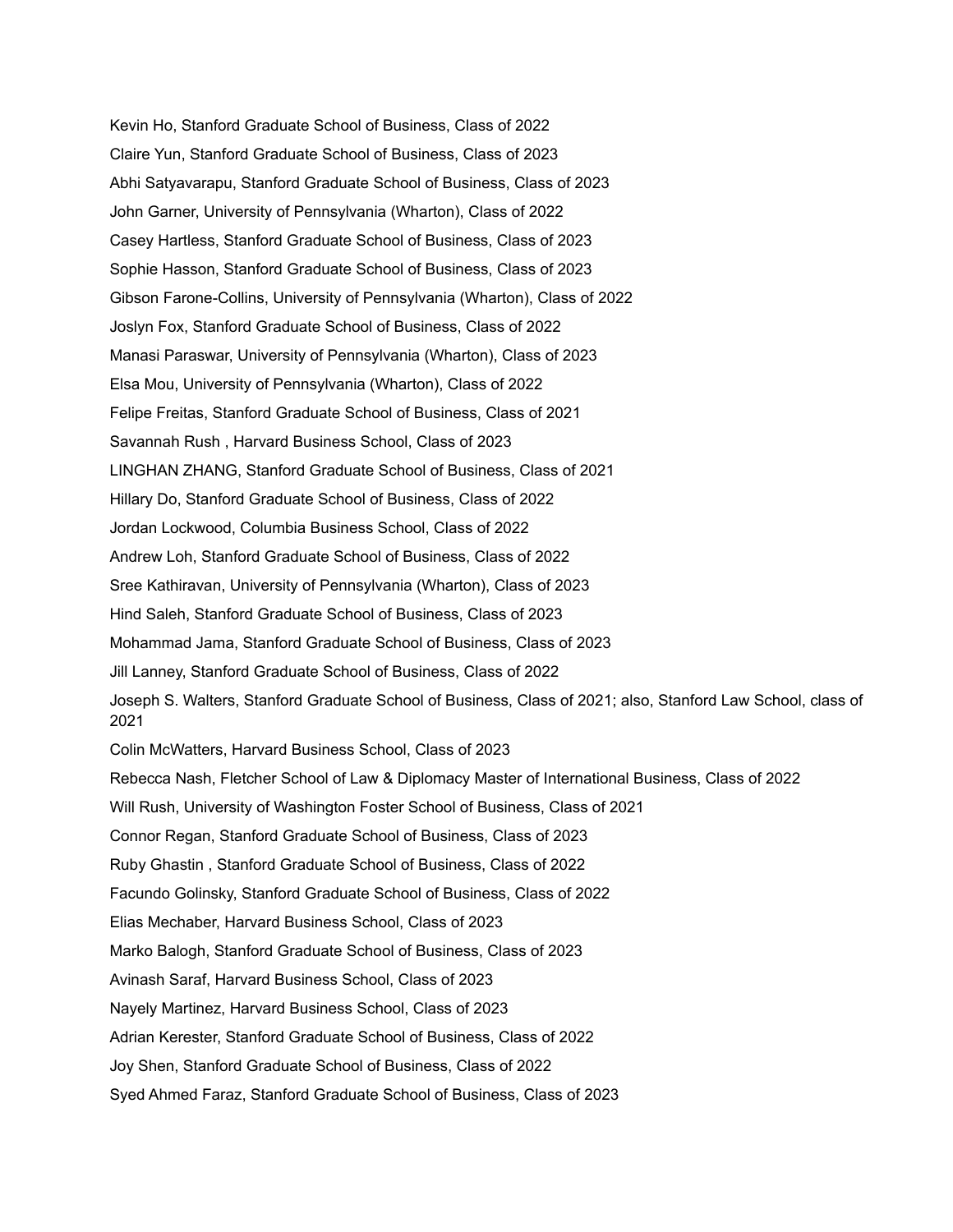Stone Ng, Stanford Graduate School of Business, Class of 2022 Jason Gomez, Stanford Graduate School of Business, Class of 2023 Sarah Powers, University of Pennsylvania (Wharton), Class of 2023 Singleton Crawford, University of Pennsylvania (Wharton), Class of 2022 Veena Katragadda, Stanford Graduate School of Business, Class of 2022 Connor Acle, Harvard Business School, Class of 2023 Michael Berger, Yale School of Management, Class of 2022 Olivier Babin, Stanford Graduate School of Business, Class of 2023 Cam Chisholm, Stanford Graduate School of Business, Class of 2023 Jonathan Pun, University of Pennsylvania (Wharton), Class of 2023 Jerilyn Teo, Stanford Graduate School of Business, Class of 2022 Neil Rens, Stanford Graduate School of Business, Class of 2022 Roy Hage, Stanford Graduate School of Business, Class of 2023 Daniel Kim, Stanford Graduate School of Business, Class of 2022 Nina Dewees, Harvard Business School, Class of 2023 Emily Nicholson, Northwestern University (Kellogg), Class of 2021 Carly De La Hoz, University of Pennsylvania (Wharton), Class of 2022 Anne-Sophie Martin, Stanford Graduate School of Business, Class of 2023 Anisha Mudaliar, Stanford Graduate School of Business, Class of 2023 Jenna Morgenstern-Gaines, Stanford Graduate School of Business, Class of 2021 Jack Mehoff, Stanford Graduate School of Business, Class of 2022 Rachel Morpeth, Massachusetts Institute of Technology (Sloan), Class of 2022 Cengiz Cemaloglu, Stanford Graduate School of Business, Class of 2023 Elena Horton, Harvard Business School, Class of 2023 Nabeel Momin, Stanford Graduate School of Business, Class of 2023 Daniel Huntley, Stanford Graduate School of Business, Class of 2023 Nicole Marie Rojas, Stanford Graduate School of Business, Class of 2022 Taylor Phillips, Stanford Graduate School of Business, Class of 2022 Andrew Seo, Harvard Business School, Class of 2023 Sarah Johnson, Stanford Graduate School of Business, Class of 2022 Mateo Creamer, Stanford Graduate School of Business, Class of 2022 Audrey Dalton, Stanford Graduate School of Business, Class of 2023 Kevin Helgren, Stanford Graduate School of Business, Class of 2022 Amanda Irizarry, Stanford Graduate School of Business, Class of 2023 Anna Zimmerman, Stanford Graduate School of Business, Class of 2022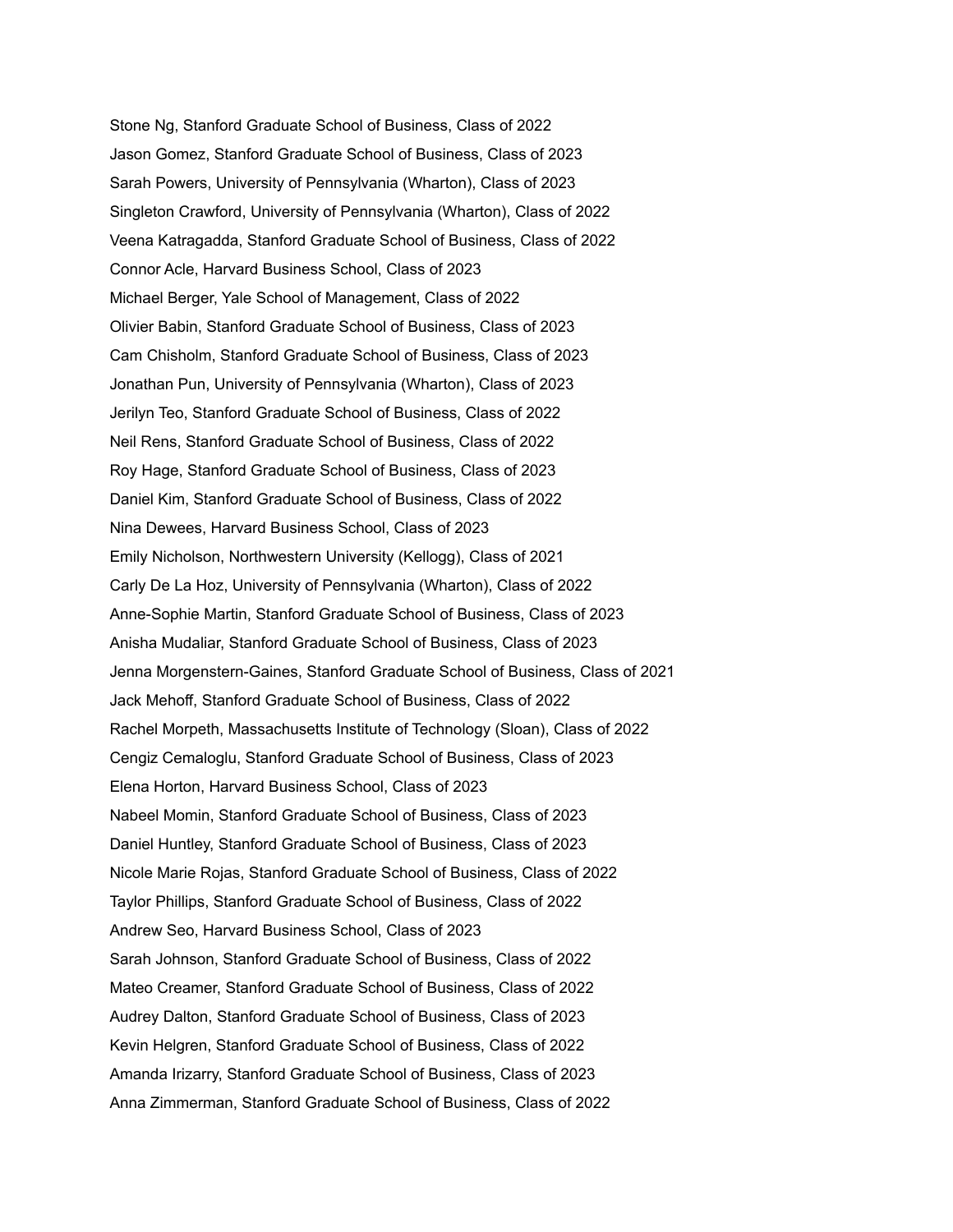Michael Roberts, Stanford Graduate School of Business, Class of 2023 Juan Saez, Stanford Graduate School of Business, Class of 2023 Mary Ellen Luck, Stanford Graduate School of Business, Class of 2022 Orly Michaeli, Stanford Graduate School of Business, Class of 2022 Ahmed Ibrahim, University of Pennsylvania (Wharton), Class of 2023 Sanjay Hari Velappan, University of California-- Berkeley (Haas), Class of 2024 Erin Brennan, Stanford Graduate School of Business, Class of 2022 Sarah Freeman, Stanford Graduate School of Business, Class of 2023 Daniel Huf, Stanford Graduate School of Business, Class of 2023 Mika Eddy, Stanford Graduate School of Business, Class of 2022 Christina Baladis, Stanford Graduate School of Business, Class of 2022 Catherine Rolfe, University of Pennsylvania (Wharton), Class of 2022 Laura Simko, Stanford Graduate School of Business, Class of 2023 Jagriti Agrawal, Stanford Graduate School of Business, Class of 2022 Gabie Bernal, Harvard Business School, Class of 2023 Michael Lin, Stanford Graduate School of Business, Class of 2022 Nick Brenner, Massachusetts Institute of Technology (Sloan), Class of 2022 A.R. Dadabhoy, University of Pennsylvania (Wharton), Class of 2022 Vanessa Royle, Harvard Business School, Class of 2022 Nicole Feshbach, Stanford Graduate School of Business, Class of 2022 Itunu Dacosta , University of Pennsylvania (Wharton), Class of 2022 Mary Theresa McGough (Tessie), University of Chicago (Booth), Class of 2022 Collin Taylor, University of Chicago (Booth), Class of 2022 Danielle Levin, Massachusetts Institute of Technology (Sloan), Class of 2021 Sheila Xu, University of Pennsylvania (Wharton), Class of 2024 Rahul Phanse, Northwestern University (Kellogg), Class of 2022 Michael Gangemi, Massachusetts Institute of Technology (Sloan), Class of 2022 Priyanka Krishnamoorthy, University of Pennsylvania (Wharton), Class of 2022 James Alden Lough, Massachusetts Institute of Technology (Sloan), Class of 2022 Shreya Nathan, University of Pennsylvania (Wharton), Class of 2022 Rebecca Lang, Massachusetts Institute of Technology (Sloan), Class of 2022 Alex Prather , Massachusetts Institute of Technology (Sloan), Class of 2022 Lillian Kwang, Massachusetts Institute of Technology (Sloan), Class of 2022 Neha Kukreja, Massachusetts Institute of Technology (Sloan), Class of 2022 Lipsi Kumari, Massachusetts Institute of Technology (Sloan), Class of 2021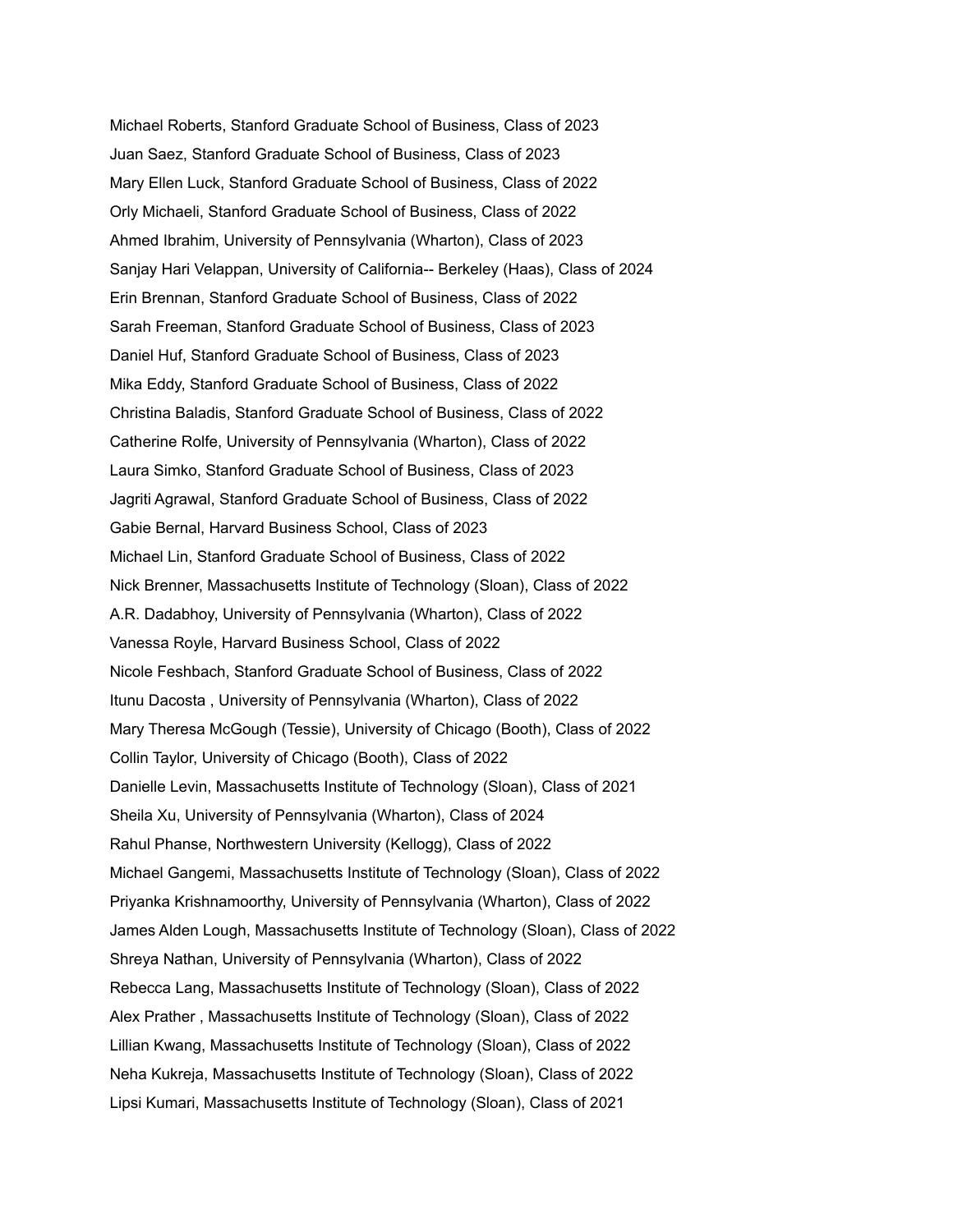Alex Wess, University of Pennsylvania (Wharton), Class of 2023 William Dean, Stanford Graduate School of Business, Class of 2022 Devika Balachandran, University of Pennsylvania (Wharton), Class of 2020 Allegra Stennett, Massachusetts Institute of Technology (Sloan), Class of 2022 Erasmus Gyabaah-Frempah, Massachusetts Institute of Technology (Sloan), Class of 2022 Mimi Jaini, Massachusetts Institute of Technology (Sloan), Class of 2022 Austin Cole, Massachusetts Institute of Technology (Sloan), Class of 2023 Adam Sherman, Massachusetts Institute of Technology (Sloan), Class of 2022 Nagela Nukuna, Massachusetts Institute of Technology (Sloan), Class of 2022 Patrick Wegner, Massachusetts Institute of Technology (Sloan), Class of 2022 Sharlene Guiriba, University of Chicago (Booth), Class of 2022 Katelyn Sweeney, Harvard Business School, Class of 2023 John Barstow, Massachusetts Institute of Technology (Sloan), Class of 2023 Sandhya Mahadevan, Massachusetts Institute of Technology (Sloan), Class of 2023 Mackenzie Welch , Harvard Business School, Class of 2024 Samuel Mansberg, Massachusetts Institute of Technology (Sloan), Class of 2023 Oskar de Smet , Massachusetts Institute of Technology (Sloan), Class of 2023 Nina Yun, Stanford Graduate School of Business, Class of 2023 Siofra Robinson, University of Chicago (Booth), Class of 2022 Megan McCarthy, Massachusetts Institute of Technology (Sloan), Class of 2023 Francis James, Massachusetts Institute of Technology (Sloan), Class of 2023 Nashae Roundtree, Harvard Business School, Class of 2023 Furman Haynes, Harvard Business School, Class of 2023 Colton Smith, Northwestern University (Kellogg), Class of 2023 Payal Agarwal , Northwestern University (Kellogg), Class of 2023 Danny Schwartz, Northwestern University (Kellogg), Class of 2023 Julianne Carlin, Northwestern University (Kellogg), Class of 2022 Benjamin Mitchell, Northwestern University (Kellogg), Class of 2023 Maddy Landon, Northwestern University (Kellogg), Class of 2023 Daniel Ken Takayanagi Garcia, Northwestern University (Kellogg), Class of 2023 Chris Carroll, Northwestern University (Kellogg), Class of 2022 Sam Yarnis, Northwestern University (Kellogg), Class of 2023 Elianna Landau, Northwestern University (Kellogg), Class of 2023 Cindy Gao, Northwestern University (Kellogg), Class of 2023 William Sternlicht , Harvard Business School, Class of 2023